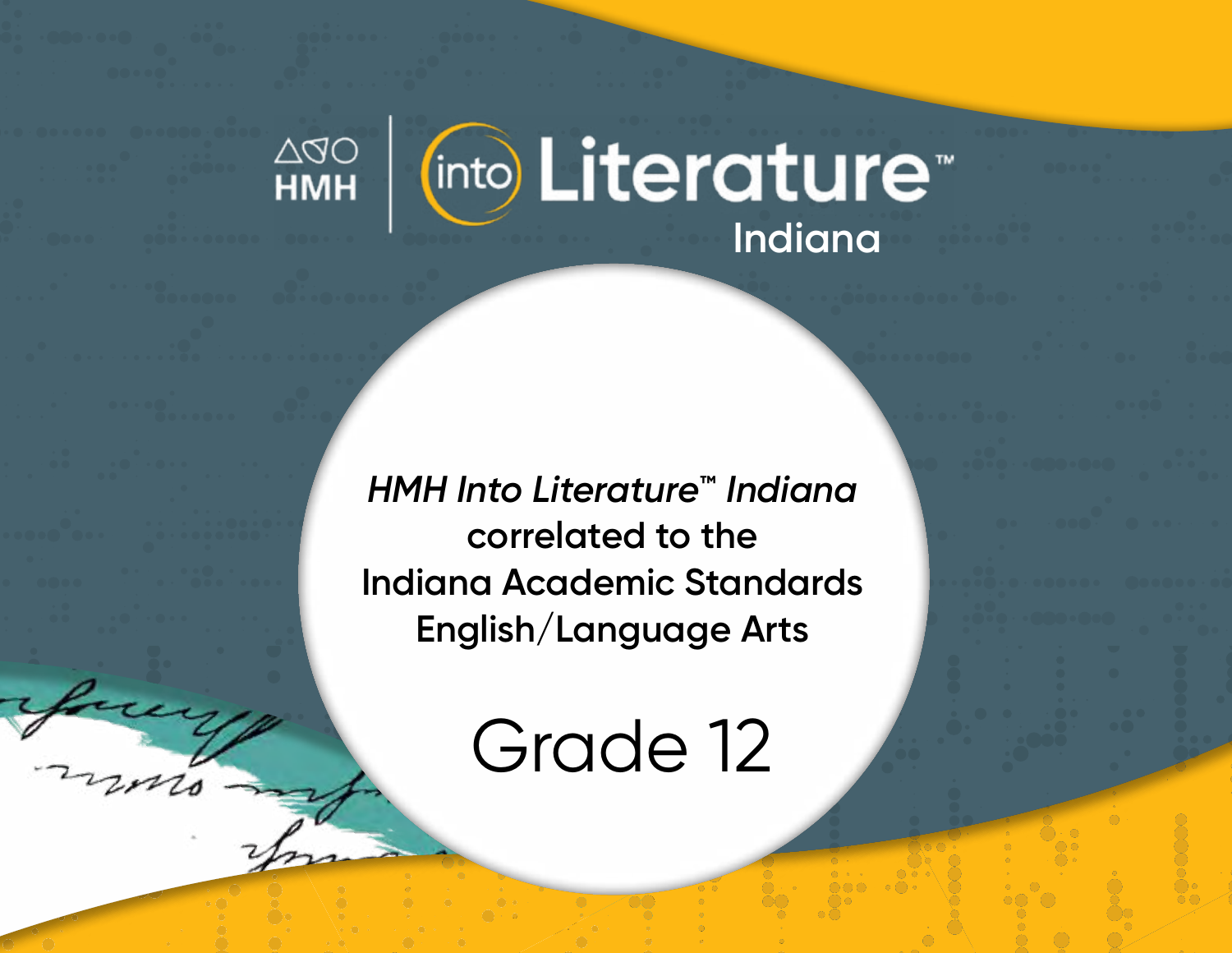## **Houghton Mifflin Harcourt** *Into Literature* **© 2020**

## **correlated to the**

## **Indiana Academic Standards English/Language Arts Grade 12**

| <b>Standard</b>                                                                                                                                                                                                  | <b>Description</b>                                                                                                                                                                                                                                                                                                                                                                     |     | <b>Citations</b>                                                                                                                                                                                    |  |
|------------------------------------------------------------------------------------------------------------------------------------------------------------------------------------------------------------------|----------------------------------------------------------------------------------------------------------------------------------------------------------------------------------------------------------------------------------------------------------------------------------------------------------------------------------------------------------------------------------------|-----|-----------------------------------------------------------------------------------------------------------------------------------------------------------------------------------------------------|--|
| <b>READING: Literature</b>                                                                                                                                                                                       |                                                                                                                                                                                                                                                                                                                                                                                        |     |                                                                                                                                                                                                     |  |
| <b>RL.1: LEARNING OUTCOME FOR READING LITERATURE</b><br>Read and comprehend a variety of literature independently and proficiently                                                                               |                                                                                                                                                                                                                                                                                                                                                                                        |     |                                                                                                                                                                                                     |  |
|                                                                                                                                                                                                                  | <b>Learning Outcome</b>                                                                                                                                                                                                                                                                                                                                                                |     |                                                                                                                                                                                                     |  |
| 11-12.RL.1                                                                                                                                                                                                       | Read a variety of literature within a range of complexity<br>appropriate for grades 11-CCR. By the end of grade 11,<br>students interact with texts proficiently and<br>independently at the low end of the range and with<br>scaffolding as needed for texts at the high end of the<br>range. By the end of grade 12, students interact with<br>texts proficiently and independently. | SE: | Representative Pages:<br>6–23, 146–275, 378–395, 520–533, 654–659, 738–755                                                                                                                          |  |
| <b>RL.2: STANDARD 2: KEY IDEAS AND TEXTUAL SUPPORT</b><br>Build comprehension and appreciation of literature by analyzing, inferring, and drawing conclusions about literary elements, themes, and central ideas |                                                                                                                                                                                                                                                                                                                                                                                        |     |                                                                                                                                                                                                     |  |
| <b>Key Ideas and Support</b>                                                                                                                                                                                     |                                                                                                                                                                                                                                                                                                                                                                                        |     |                                                                                                                                                                                                     |  |
| 11-12.RL.2.1                                                                                                                                                                                                     | Cite strong and thorough textual evidence to support<br>analysis of what a text says explicitly as well as<br>inferences and interpretations drawn from the text,<br>including determining where the text leaves matters<br>uncertain.                                                                                                                                                 | SE: | 20, 40, 60, 78, 104, 122, 125, 176, 198, 226, 248, 272, 278, 302, 310,<br>320, 323, 376, 392, 510, 518, 530, 542, 556, 558, 572, 606, 624, 638,<br>662, 665, 667, 674, 677, 708, 720, 752, 764, 767 |  |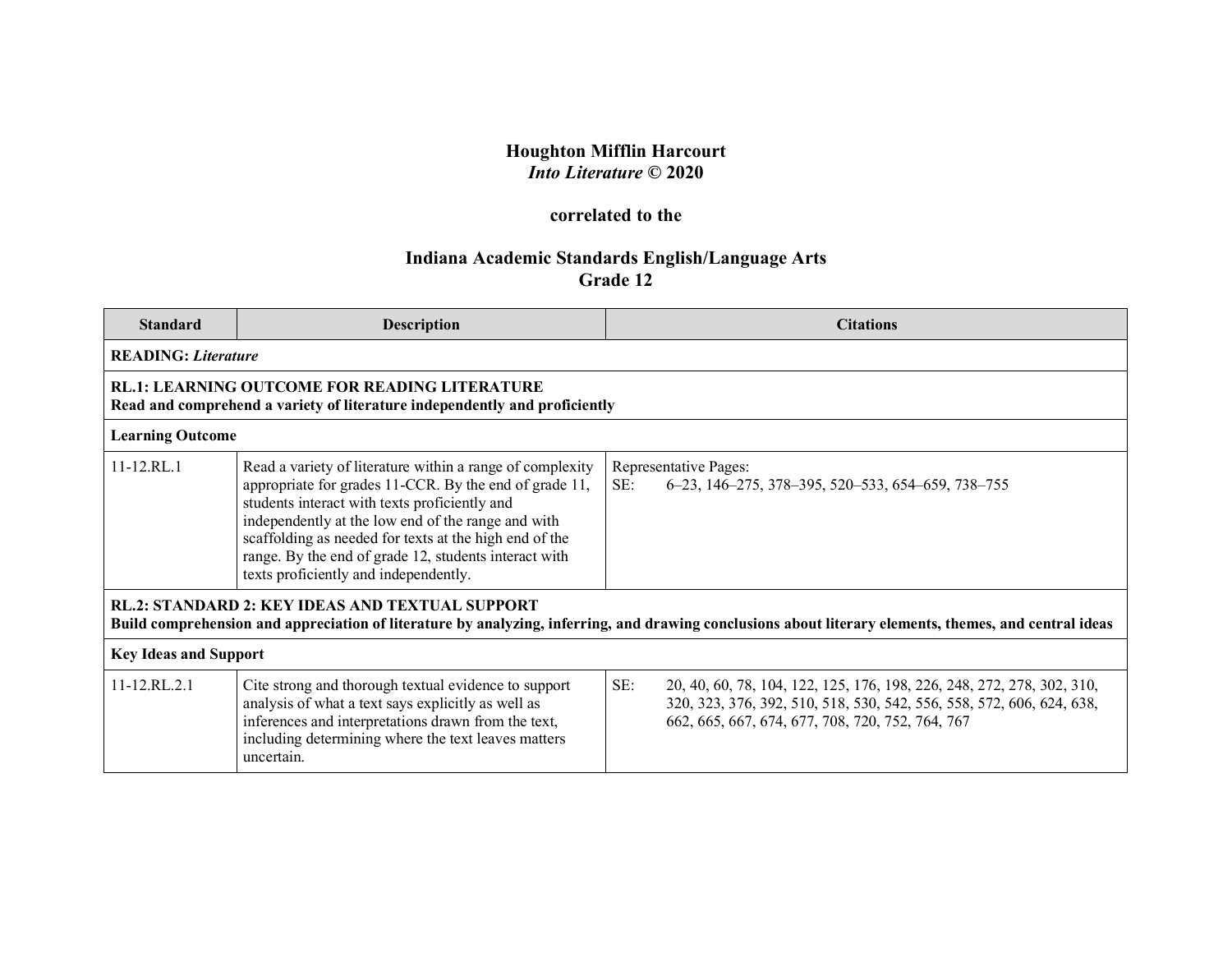| <b>Standard</b>                                                                                                                                                  | <b>Description</b>                                                                                                                                                                                                                                                                                                                | <b>Citations</b>                                                                                                                                                                                                                          |  |
|------------------------------------------------------------------------------------------------------------------------------------------------------------------|-----------------------------------------------------------------------------------------------------------------------------------------------------------------------------------------------------------------------------------------------------------------------------------------------------------------------------------|-------------------------------------------------------------------------------------------------------------------------------------------------------------------------------------------------------------------------------------------|--|
| 11-12.RL.2.2                                                                                                                                                     | Compare and contrast the development of similar themes<br>or central ideas across two or more works of literature<br>and analyze how they emerge and are shaped and refined<br>by specific details.                                                                                                                               | SE:<br>7, 10, 20, 56, 124–125, 273, 296, 322, 510, 511, 521, 556, 558–559, 561,<br>574-575, 662, 664-665, 674, 676-677, 708, 752, 766-767                                                                                                 |  |
| $11 - 12$ .RL $2.3$                                                                                                                                              | Analyze the impact of the author's choices regarding<br>how to develop and relate elements of a story or drama<br>(e.g., where a story is set, how the action is ordered, how<br>the characters are introduced and developed).                                                                                                    | SE:<br>12, 13, 20, 59, 67, 70, 153, 156, 167, 171, 176, 179, 182, 185, 188, 197,<br>198, 212, 220, 226, 231, 238, 241, 248, 255, 257, 268, 272, 596, 597,<br>598, 600, 601, 603, 604, 606, 629, 631, 633, 634, 636, 638, 742, 746,<br>752 |  |
| 11-12.RL.2.4                                                                                                                                                     | Students are expected to build upon and continue applying concepts learned previously.                                                                                                                                                                                                                                            |                                                                                                                                                                                                                                           |  |
| <b>RL.3: STRUCTURAL ELEMENTS AND ORGANIZATION</b><br>Build comprehension and appreciation of literature, using knowledge of literary structure and point of view |                                                                                                                                                                                                                                                                                                                                   |                                                                                                                                                                                                                                           |  |
| <b>Structural Elements and Organization</b>                                                                                                                      |                                                                                                                                                                                                                                                                                                                                   |                                                                                                                                                                                                                                           |  |
| $11 - 12$ .RL.3.1                                                                                                                                                | Analyze and evaluate how an author's choices<br>concerning how to structure specific parts of a work of<br>literature (e.g., the choice of where to begin or end a<br>story, the choice to provide a comedic or tragic<br><i>resolution</i> ) contribute to its overall structure and<br>meaning as well as its aesthetic impact. | SE:<br>28, 39, 78, 295, 298, 382, 383, 384, 385, 387, 388, 390, 392, 516, 518,<br>615, 617, 618, 619, 620, 622, 624, 634, 636, 638, 716, 720, 759, 764                                                                                    |  |
| 11-12.RL.3.2                                                                                                                                                     | Analyze a work of literature in which the reader must<br>distinguish between what is directly stated and what is<br>intended (e.g., satire, sarcasm, irony, or understatement)<br>in order to understand the point of view.                                                                                                       | SE:<br>366-376, 378-392                                                                                                                                                                                                                   |  |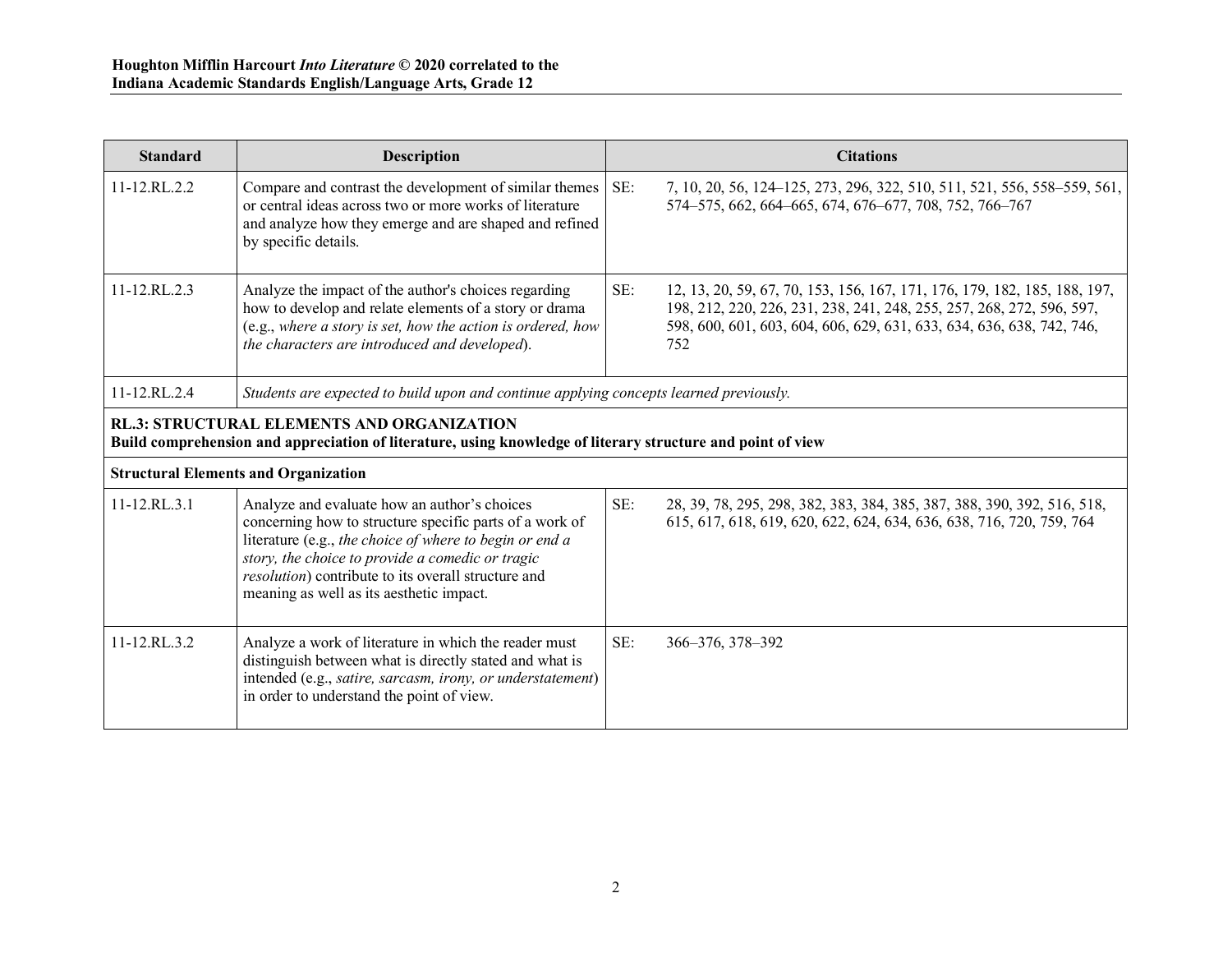| <b>Standard</b>                                                                                                                                                                                         | <b>Description</b>                                                                                                                                                                                                                                                                                                                                                                     | <b>Citations</b>                                                                                                                                                                                             |  |  |
|---------------------------------------------------------------------------------------------------------------------------------------------------------------------------------------------------------|----------------------------------------------------------------------------------------------------------------------------------------------------------------------------------------------------------------------------------------------------------------------------------------------------------------------------------------------------------------------------------------|--------------------------------------------------------------------------------------------------------------------------------------------------------------------------------------------------------------|--|--|
| <b>RL.4: SYNTHESIS AND CONNECTION OF IDEAS</b><br>Build comprehension and appreciation of literature by connecting various literary works and analyzing how medium and interpretation impact<br>meaning |                                                                                                                                                                                                                                                                                                                                                                                        |                                                                                                                                                                                                              |  |  |
| <b>Synthesis and Connection of Ideas</b>                                                                                                                                                                |                                                                                                                                                                                                                                                                                                                                                                                        |                                                                                                                                                                                                              |  |  |
| 11-12.RL.4.1                                                                                                                                                                                            | Analyze multiple interpretations of a story, play, or<br>poem, evaluating how each version interprets the source<br>text and the impact of the interpretations on the<br>audience.                                                                                                                                                                                                     | SE:<br>146-275, 276-279                                                                                                                                                                                      |  |  |
| 11-12.RL.4.2                                                                                                                                                                                            | Analyze and evaluate works of literary or cultural<br>significance in history (American, English, or world) and<br>the way in which these works have used archetypes<br>drawn from myths, traditional stories, or religious works,<br>as well as how two or more of the works treat similar<br>themes, conflicts, issues, or topics.                                                   | The majority of selections in the Grade 12 program follow British literary<br>traditions/history. Please see the following representative pages:<br>6-23, 146-275, 378-395, 560-575, 626-641, 756-761<br>SE: |  |  |
| <b>READING: Nonfiction</b>                                                                                                                                                                              |                                                                                                                                                                                                                                                                                                                                                                                        |                                                                                                                                                                                                              |  |  |
| <b>RN.1: LEARNING OUTCOME FOR READING NONFICTION</b><br>Read and comprehend a variety of nonfiction independently and proficiently                                                                      |                                                                                                                                                                                                                                                                                                                                                                                        |                                                                                                                                                                                                              |  |  |
| <b>Learning Outcome</b>                                                                                                                                                                                 |                                                                                                                                                                                                                                                                                                                                                                                        |                                                                                                                                                                                                              |  |  |
| 11-12.RN.1                                                                                                                                                                                              | Read a variety of nonfiction within a range of<br>complexity appropriate for grades 11-CCR. By the end<br>of grade 11, students interact with texts proficiently and<br>independently at the low end of the range and with<br>scaffolding as needed for texts at the high end of the<br>range. By the end of grade 12, students interact with<br>texts proficiently and independently. | Representative Pages:<br>SE:<br>82-95, 280-293, 462-475, 534-545, 642-653, 778-787                                                                                                                           |  |  |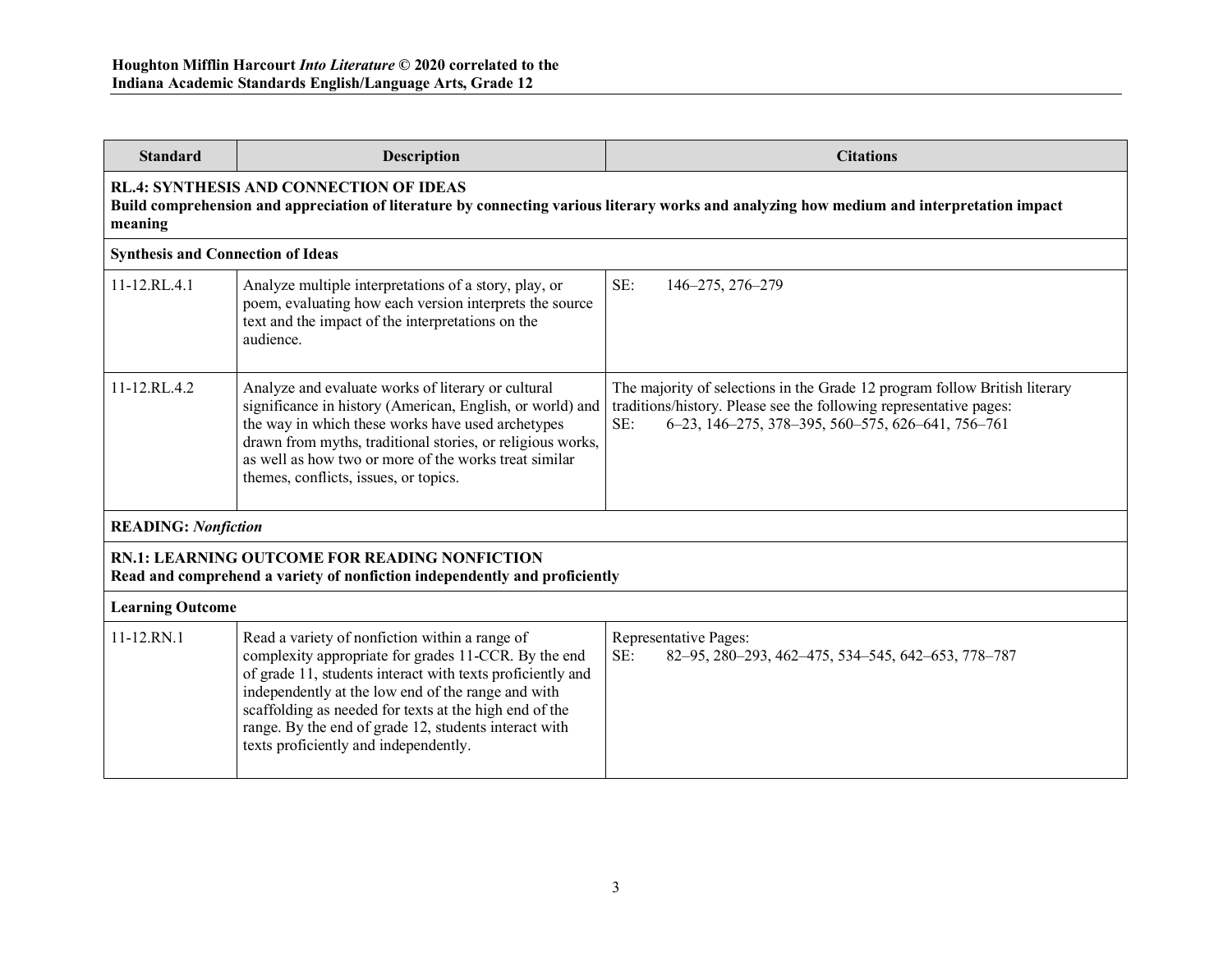| <b>Standard</b>                                                                                                                                                   | <b>Description</b>                                                                                                                                                                                                                     | <b>Citations</b>                                                                                                     |  |  |
|-------------------------------------------------------------------------------------------------------------------------------------------------------------------|----------------------------------------------------------------------------------------------------------------------------------------------------------------------------------------------------------------------------------------|----------------------------------------------------------------------------------------------------------------------|--|--|
| <b>RN.2: KEY IDEAS AND TEXTUAL SUPPORT</b><br>Extract and construct meaning from nonfiction texts using a range of comprehension skills                           |                                                                                                                                                                                                                                        |                                                                                                                      |  |  |
| <b>Key Ideas and Textural Support</b>                                                                                                                             |                                                                                                                                                                                                                                        |                                                                                                                      |  |  |
| 11-12.RN.2.1                                                                                                                                                      | Cite strong and thorough textual evidence to support<br>analysis of what a text says explicitly as well as<br>inferences and interpretations drawn from the text,<br>including determining where the text leaves matters<br>uncertain. | SE:<br>86, 92, 104, 108, 287, 290, 330, 344, 348, 402, 416, 430, 442, 446, 472,<br>542, 612, 650, 734, 774, 782, 784 |  |  |
| 11-12.RN.2.2                                                                                                                                                      | Compare and contrast the development of similar central<br>ideas across two or more texts and analyze how they<br>emerge and are shaped and refined by specific details.                                                               | SE:<br>108, 338, 397, 402, 442, 542, 643                                                                             |  |  |
| 11-12.RN.2.3                                                                                                                                                      | Analyze a complex set of ideas or sequence of events<br>and explain how specific individuals, ideas, or events<br>interact and develop over the course of a text.                                                                      | SE:<br>108, 338, 397, 402, 442, 542, 643                                                                             |  |  |
| RN.3: STRUCTURAL ELEMENTS AND ORGANIZATION<br>Build understanding of nonfiction text, using knowledge of structural organization and author's purpose and message |                                                                                                                                                                                                                                        |                                                                                                                      |  |  |
| <b>Structural Elements and Organization</b>                                                                                                                       |                                                                                                                                                                                                                                        |                                                                                                                      |  |  |
| 11-12.RN.3.1                                                                                                                                                      | Students are expected to build upon and continue applying concepts learned previously.                                                                                                                                                 |                                                                                                                      |  |  |
| $11 - 12$ .RN.3.2                                                                                                                                                 | Analyze and evaluate the effectiveness of the structure<br>an author uses in his or her exposition or argument,<br>including whether the structure makes points clear,<br>convincing, and engaging.                                    | SE:<br>99, 104, 281, 286, 650, 734, 782, 784, 788                                                                    |  |  |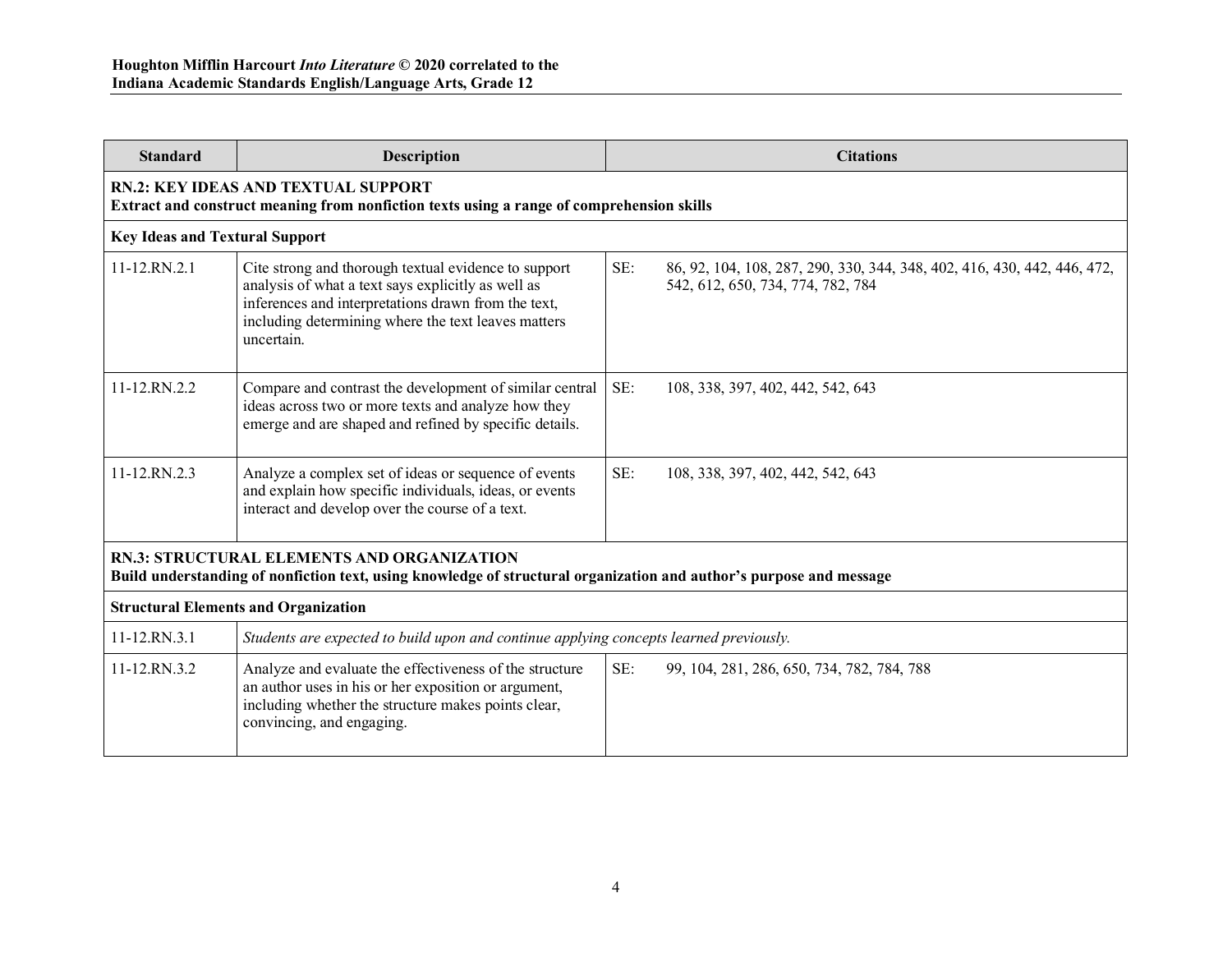| <b>Standard</b>                                                                                                                                               | <b>Description</b>                                                                                                                                                                                                                                                                                                                        | <b>Citations</b>                                                                              |  |
|---------------------------------------------------------------------------------------------------------------------------------------------------------------|-------------------------------------------------------------------------------------------------------------------------------------------------------------------------------------------------------------------------------------------------------------------------------------------------------------------------------------------|-----------------------------------------------------------------------------------------------|--|
| 11-12.RN.3.3                                                                                                                                                  | Determine an author's perspective or purpose in a text in<br>which the rhetoric is particularly effective (e.g., appeals<br>to both friendly and hostile audiences, anticipates and<br>addresses reader concerns and counterclaims),<br>analyzing how style and content contribute to the power,<br>persuasiveness or beauty of the text. | SE:<br>100, 102, 104, 286, 290, 328, 330, 425, 428, 430, 442, 466, 468, 469,<br>470, 472, 537 |  |
| <b>RN.4: SYNTHESIS AND CONNECTION OF IDEAS</b><br>Build understanding of nonfiction texts by evaluating specific claims and synthesizing and connecting ideas |                                                                                                                                                                                                                                                                                                                                           |                                                                                               |  |
| <b>Synthesis and Connection of Ideas</b>                                                                                                                      |                                                                                                                                                                                                                                                                                                                                           |                                                                                               |  |
| $11-12$ , RN.4.1                                                                                                                                              | Delineate and evaluate the arguments and specific claims<br>in seminal U.S. and world texts, assessing whether the<br>reasoning is valid and the evidence is relevant and<br>sufficient; identify false statements and fallacious<br>reasoning.                                                                                           | SE:<br>324-333, 420-433, 768-777                                                              |  |
| 11-12.RN.4.2                                                                                                                                                  | Synthesize and evaluate multiple sources of information<br>presented in different media or formats as well as in<br>words in order to address a question or solve a problem.                                                                                                                                                              | SE:<br>108-109, 348-349, 446-447, 788-789                                                     |  |
| $11 - 12 R N 4.3$                                                                                                                                             | Analyze and synthesize foundational U.S. and world<br>documents of historical and literary significance for their<br>themes, purposes, and rhetorical features.                                                                                                                                                                           | SE:<br>82-95, 324-333, 420-433, 768-777                                                       |  |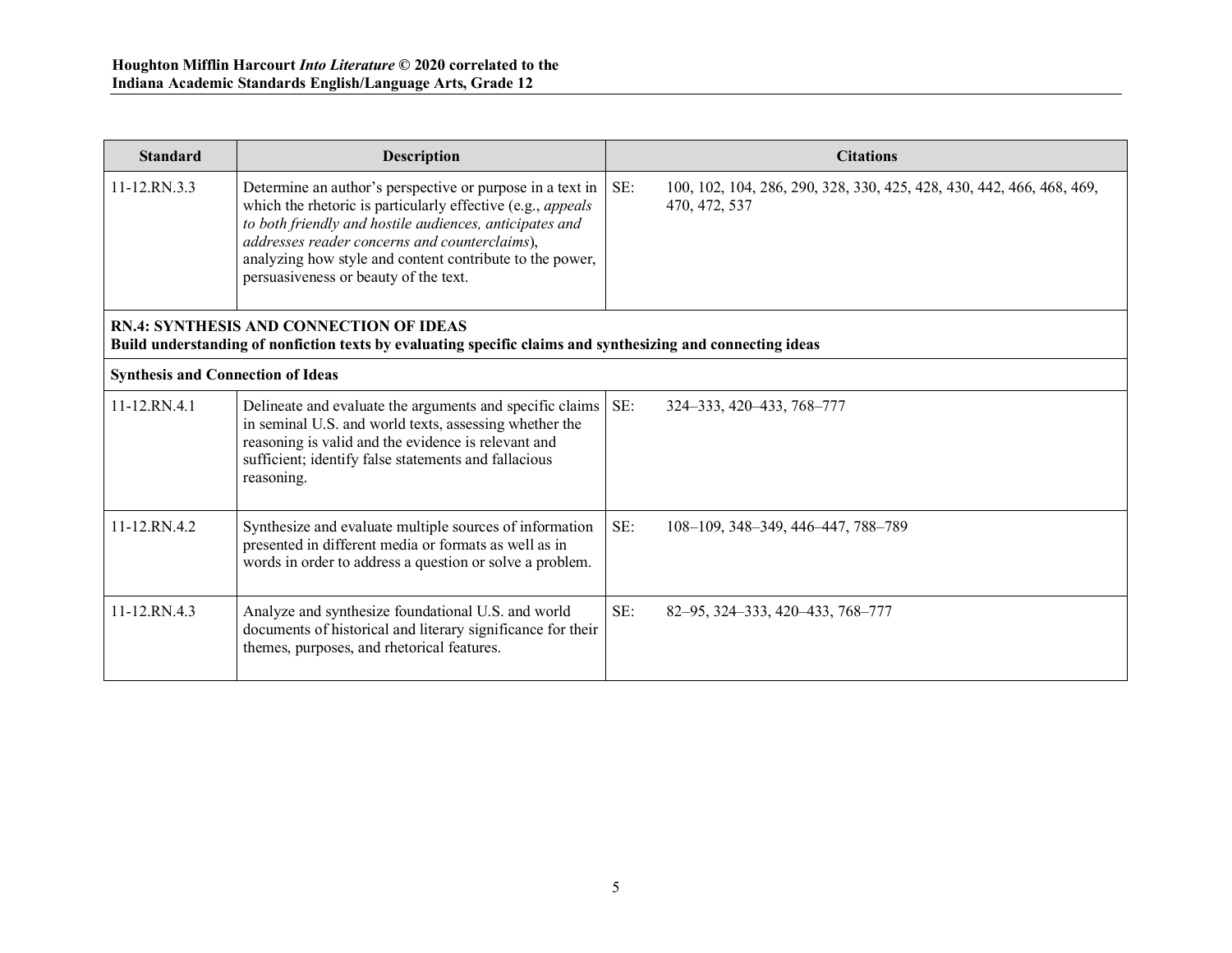| <b>Standard</b>                                                                                                                                       | <b>Description</b>                                                                                                                                                                                                                                                                  | <b>Citations</b>                                                                                                                                                                                                                                                                                                                                                                                                                                                                 |  |
|-------------------------------------------------------------------------------------------------------------------------------------------------------|-------------------------------------------------------------------------------------------------------------------------------------------------------------------------------------------------------------------------------------------------------------------------------------|----------------------------------------------------------------------------------------------------------------------------------------------------------------------------------------------------------------------------------------------------------------------------------------------------------------------------------------------------------------------------------------------------------------------------------------------------------------------------------|--|
| <b>READING: Vocabulary</b>                                                                                                                            |                                                                                                                                                                                                                                                                                     |                                                                                                                                                                                                                                                                                                                                                                                                                                                                                  |  |
|                                                                                                                                                       | <b>RV.1: LEARNING OUTCOME FOR READING VOCABULARY</b><br>Acquire, refine, and apply vocabulary using various strategies and sources                                                                                                                                                  |                                                                                                                                                                                                                                                                                                                                                                                                                                                                                  |  |
|                                                                                                                                                       | <b>Learning Outcome</b>                                                                                                                                                                                                                                                             |                                                                                                                                                                                                                                                                                                                                                                                                                                                                                  |  |
| 11-12.RV.1                                                                                                                                            | Acquire and use accurately general academic and<br>content-specific words and phrases at the college and<br>career readiness level; demonstrate independence in<br>gathering vocabulary knowledge when considering a<br>word or phrase important to comprehension or<br>expression. | SE:<br>8, 14, 22, 26, 30, 35, 42, 46, 50, 54, 62, 66, 70, 80, 84, 89, 94, 98, 102,<br>106, 171, 180, 205, 229, 245, 264, 282, 284, 292, 303, 308, 315, 326,<br>328, 332, 336, 341, 346, 372, 380, 384, 388, 394, 398, 404, 408, 412,<br>418, 422, 425, 432, 437, 444, 450, 456, 460, 464, 467, 474, 504, 522,<br>526, 532, 536, 538, 544, 568, 594, 602, 608, 622, 628, 635, 640, 644,<br>646, 652, 698, 705, 710, 718, 724, 730, 736, 740, 749, 754, 770, 776,<br>780, 782, 786 |  |
| <b>RV.2: VOCABULARY BUILDING</b><br>Build and refine vocabulary by using strategies to determine and clarify words and understand their relationships |                                                                                                                                                                                                                                                                                     |                                                                                                                                                                                                                                                                                                                                                                                                                                                                                  |  |
| <b>Vocabulary Building</b>                                                                                                                            |                                                                                                                                                                                                                                                                                     |                                                                                                                                                                                                                                                                                                                                                                                                                                                                                  |  |
| $11 - 12 RV.2.1$                                                                                                                                      | Use context to determine or clarify the meaning of words<br>and phrases.                                                                                                                                                                                                            | SE:<br>22, 62, 80, 98, 292, 332, 394, 404, 418, 780                                                                                                                                                                                                                                                                                                                                                                                                                              |  |
| 11-12.RV.2.2                                                                                                                                          | Students are expected to build upon and continue applying concepts learned previously.                                                                                                                                                                                              |                                                                                                                                                                                                                                                                                                                                                                                                                                                                                  |  |
| 11-12.RV.2.3                                                                                                                                          | Analyze nuances in the meaning of words with similar<br>denotations.                                                                                                                                                                                                                | SE:<br>405, 460, 710<br>Vocabulary Studio: Denotation and Connotation                                                                                                                                                                                                                                                                                                                                                                                                            |  |
| 11-12.RV.2.4                                                                                                                                          | Identify and correctly use patterns of word changes that<br>indicate different meanings or parts of speech (e.g.,<br>conceive, conception, conceivable).                                                                                                                            | SE:<br>106, 292, 332, 444, 544, 776, 786                                                                                                                                                                                                                                                                                                                                                                                                                                         |  |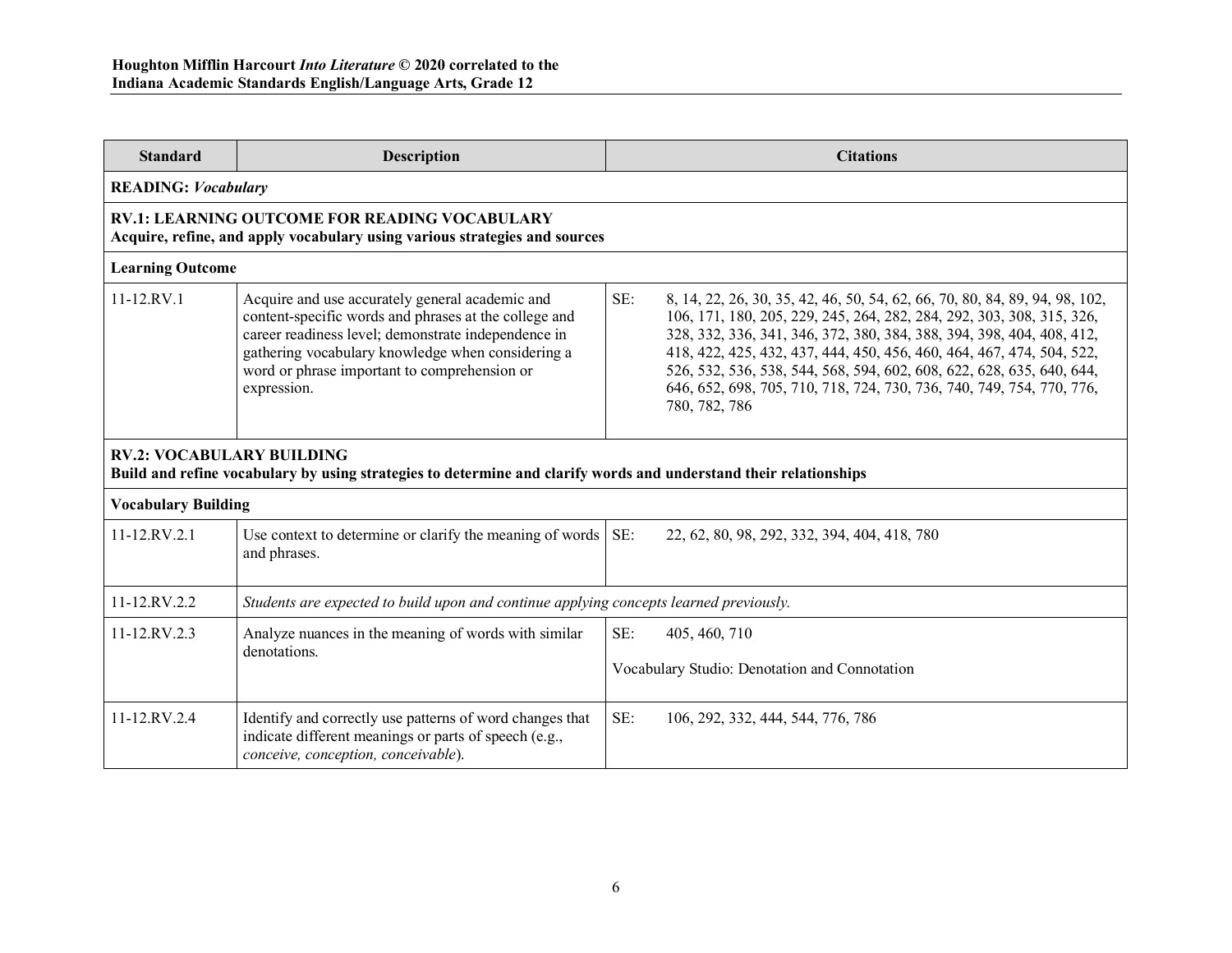| <b>Standard</b>    | <b>Description</b>                                                                                                                                                                                                                                                                                                                                                       |     | <b>Citations</b>                                                                                                                                                 |
|--------------------|--------------------------------------------------------------------------------------------------------------------------------------------------------------------------------------------------------------------------------------------------------------------------------------------------------------------------------------------------------------------------|-----|------------------------------------------------------------------------------------------------------------------------------------------------------------------|
| $11 - 12$ RV $2.5$ | Select appropriate general and specialized reference<br>materials, both print and digital, to find the<br>pronunciation of a word or determine or clarify its<br>precise meaning, part of speech, etymology, or standard<br>usage.                                                                                                                                       | SE: | 94, 292, 394, 460, 544, 640, 652, 710, 736, 776                                                                                                                  |
|                    | <b>RV.3: VOCABULARY IN LITERATURE AND NONFICTION TEXTS</b>                                                                                                                                                                                                                                                                                                               |     | Build comprehension and appreciation of literature and nonfiction texts by determining or clarifying figurative, connotative, and technical meanings             |
|                    | <b>Vocabulary in Literature and Nonfiction Texts</b>                                                                                                                                                                                                                                                                                                                     |     |                                                                                                                                                                  |
| 11-12.RV.3.1       | Analyze the meaning of words and phrases as they are<br>used in works of literature, including figurative and<br>connotative meanings; analyze the cumulative impact of<br>specific word choices (e.g., imagery, allegory, and<br>symbolism) on meaning and tone (e.g., how the language<br>evokes a sense of time and place; how it sets a formal or<br>informal tone). | SE: | 13, 30, 34, 38, 59, 62, 80, 111, 113, 116, 119, 122, 255, 292, 310, 314,<br>320, 376, 394, 551, 554, 556, 558–559, 570, 574–575, 640, 665, 676,<br>754, 764, 766 |
| 11-12.RV.3.2       | Determine the meaning of words and phrases as they are<br>used in a nonfiction text, including figurative,<br>connotative, and technical meanings; evaluate the<br>cumulative impact of how an author uses and refines the<br>meaning of a key term or terms over the course of a text.                                                                                  | SE: | 84, 94, 98, 106, 282, 292, 326, 332, 336, 346, 398, 404, 408, 418, 422,<br>432, 444, 450, 460, 464, 474, 536, 544, 644, 652, 724, 736, 770, 776,<br>780, 786     |
| 11-12.RV.3.3       | Interpret figures of speech (e.g., <i>paradox</i> ) in context and<br>analyze their role in the text.                                                                                                                                                                                                                                                                    | SE: | 148, 305, 308, 310, 316, 514, 516, 518, 640, 754                                                                                                                 |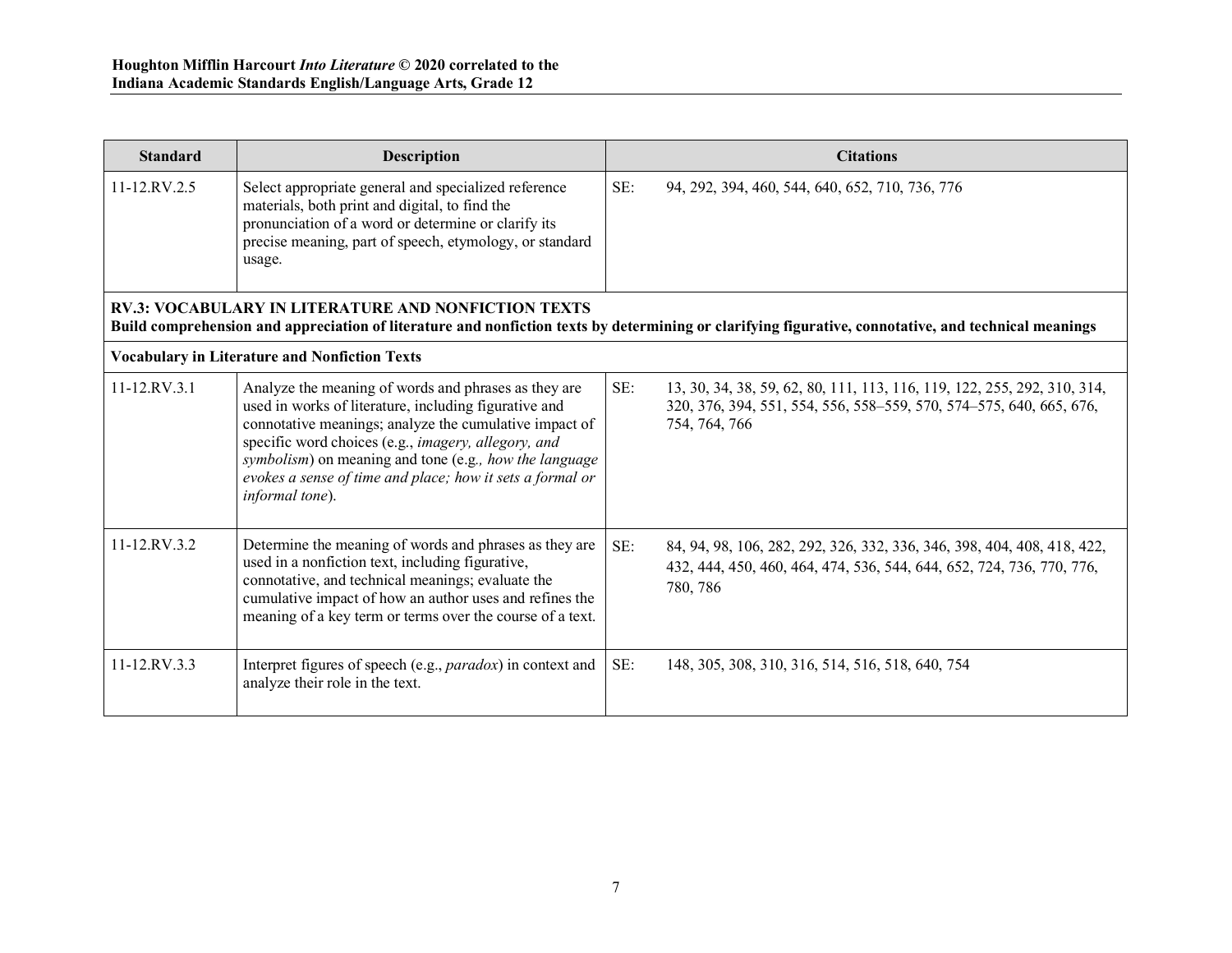| <b>Standard</b>                                                                                                                       | <b>Description</b>                                                                                                                                                                                                                                                 | <b>Citations</b>                                                                                   |  |
|---------------------------------------------------------------------------------------------------------------------------------------|--------------------------------------------------------------------------------------------------------------------------------------------------------------------------------------------------------------------------------------------------------------------|----------------------------------------------------------------------------------------------------|--|
| Writing                                                                                                                               |                                                                                                                                                                                                                                                                    |                                                                                                    |  |
|                                                                                                                                       | W.1: LEARNING OUTCOME FOR WRITING<br>Write effectively for a variety of tasks, purposes, and audiences                                                                                                                                                             |                                                                                                    |  |
| <b>Learning Outcome</b>                                                                                                               |                                                                                                                                                                                                                                                                    |                                                                                                    |  |
| $11 - 12.W.1$                                                                                                                         | Write routinely over a variety of time frames for a range<br>of tasks, purposes, and audiences; apply reading<br>standards to support analysis, reflection, and research by<br>drawing evidence from literature and nonfiction texts.                              | Representative Pages:<br>SE:<br>41, 105, 128-134, 291, 353-358, 480-486, 578-583, 680-685, 792-798 |  |
| W.2: HANDWRITING<br>Demonstrate the ability to write legibly                                                                          |                                                                                                                                                                                                                                                                    |                                                                                                    |  |
| <b>Handwriting</b>                                                                                                                    |                                                                                                                                                                                                                                                                    |                                                                                                    |  |
| $11-12.W.2$                                                                                                                           | Students are expected to build upon and continue applying concepts learned previously.                                                                                                                                                                             |                                                                                                    |  |
| <b>W.3: WRITING GENRES</b><br>Develop and refine writing skills by writing for different purposes and to specific audiences or people |                                                                                                                                                                                                                                                                    |                                                                                                    |  |
| <b>Argumentative</b>                                                                                                                  |                                                                                                                                                                                                                                                                    |                                                                                                    |  |
| $11 - 12. W.3.1$                                                                                                                      | Write arguments in a variety of forms that -                                                                                                                                                                                                                       |                                                                                                    |  |
|                                                                                                                                       | Introduce precise, knowledgeable claim(s), establish the<br>significance of the claim(s), distinguish the claim(s)<br>from alternate or opposing claims, and create an<br>organization that logically sequences claim(s),<br>counterclaims, reasons, and evidence. | SE:<br>291, 323, 331, 345, 352-354, 393, 431, 651, 775, 792-794                                    |  |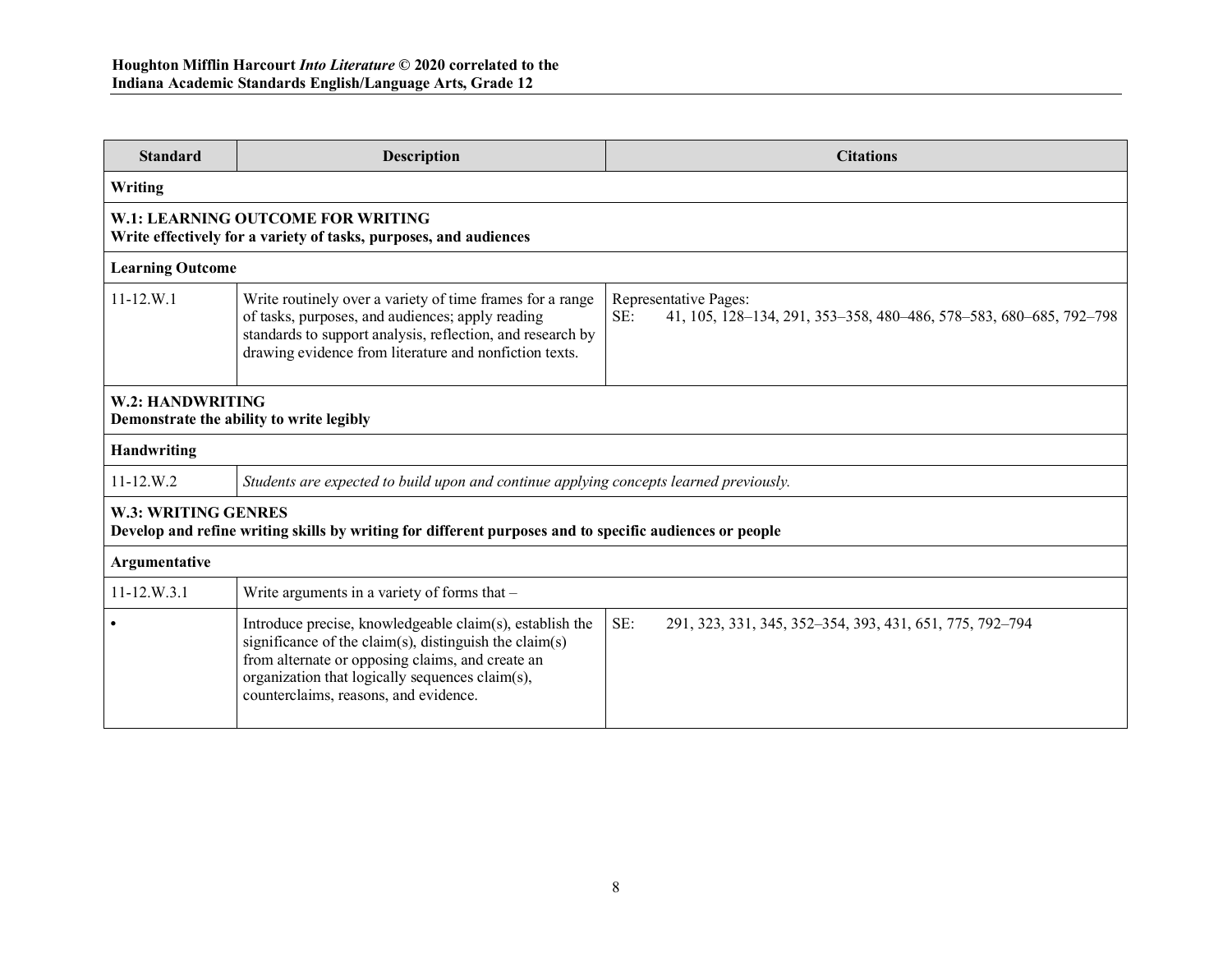| <b>Standard</b>    | <b>Description</b>                                                                                                                                                                                                                                                                                  | <b>Citations</b>                                                                           |
|--------------------|-----------------------------------------------------------------------------------------------------------------------------------------------------------------------------------------------------------------------------------------------------------------------------------------------------|--------------------------------------------------------------------------------------------|
| $\bullet$          | Develop claim(s) and counterclaims fairly and<br>thoroughly, supplying the most relevant evidence for<br>each while pointing out the strengths and limitations of<br>both in a manner that anticipates the audience's<br>knowledge level, concerns, values, and possible biases.                    | SE:<br>291, 323, 331, 345, 352-354, 393, 431, 651, 775, 792-794                            |
|                    | Use effective transitions as well as varied syntax to link<br>the major sections of the text, create cohesion, and<br>clarify the relationships between claim(s) and reasons,<br>between reasons and evidence, and between claim(s) and<br>counterclaims.                                           | SE:<br>293, 356-358, 796-798<br>Writing Studio: Writing as a Process: Revising and Editing |
|                    | Establish and maintain a consistent style and tone<br>appropriate to purpose and audience.                                                                                                                                                                                                          | SE:<br>356-358, 796-798<br>Writing Studio: Writing Arguments: Formal Style                 |
|                    | Provide a concluding statement or section that follows<br>from and supports the argument presented.                                                                                                                                                                                                 | SE:<br>356-358, 796-798<br>Writing Studio: Writing Arguments: Concluding Your Argument     |
| <b>Informative</b> |                                                                                                                                                                                                                                                                                                     |                                                                                            |
| 11-12.W.3.2        | Write informative compositions on a variety of topics that -                                                                                                                                                                                                                                        |                                                                                            |
|                    | Introduce a topic; organize complex ideas, concepts, and<br>information so that each new element builds on that<br>which precedes it to create a unified whole; include<br>formatting (e.g., headings), graphics (e.g., figures,<br>tables), and multimedia when useful to aiding<br>comprehension. | SE:<br>105, 311, 443, 459, 573, 578-580, 607, 680-682, 735                                 |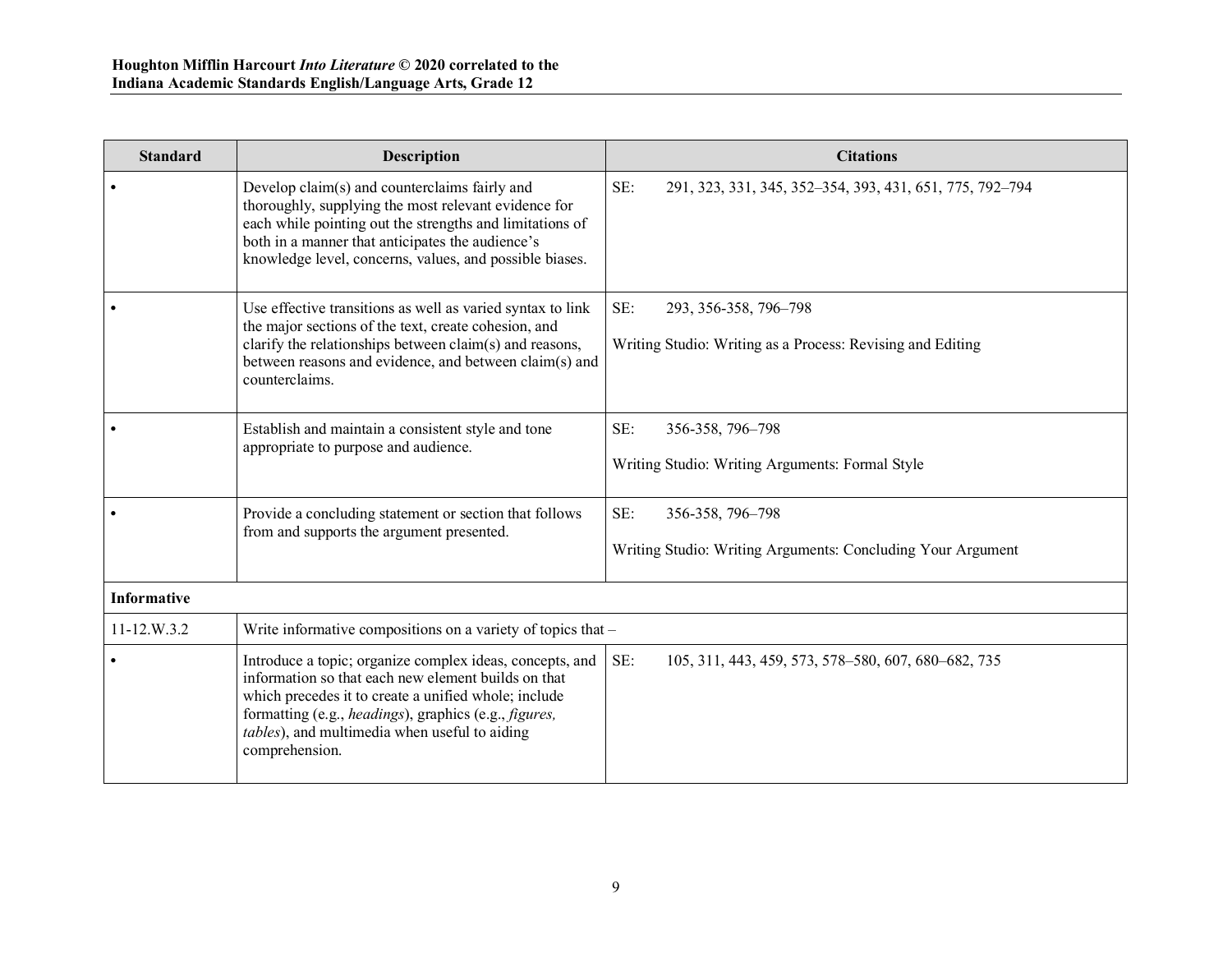| <b>Standard</b> | <b>Description</b>                                                                                                                                                                                                                         | <b>Citations</b>                                                                                      |
|-----------------|--------------------------------------------------------------------------------------------------------------------------------------------------------------------------------------------------------------------------------------------|-------------------------------------------------------------------------------------------------------|
|                 | Develop the topic thoroughly by selecting the most<br>significant and relevant facts, extended definitions,<br>concrete details, quotations, or other information and<br>examples appropriate to the audience's knowledge of the<br>topic. | SE:<br>105, 311, 443, 573, 578-580, 607, 680-682, 735                                                 |
|                 | Use appropriate and varied transitions and syntax to link<br>the major sections of the text, create cohesion, and<br>clarify the relationships among complex ideas and<br>concepts.                                                        | SE:<br>581-583, 683-685<br>Writing Studio: Writing as a Process: Revising and Editing                 |
|                 | Choose language, content-specific vocabulary, and<br>techniques such as metaphor, simile, and analogy to<br>manage the complexity of the topic, recognizing and<br>eliminating wordiness and redundancy.                                   | SE:<br>581-583, 683-685<br>Writing Studio: Writing Informative Texts: Precise Language and Vocabulary |
|                 | Establish and maintain a style appropriate to the purpose<br>and audience.                                                                                                                                                                 | SE:<br>581-583, 683-685<br>Writing Studio: Writing Informative Texts: Formal Style                    |
|                 | Provide a concluding statement or section that follows<br>from and supports the information or explanation<br>presented (e.g., articulating implications or the<br>significance of the topic).                                             | SE:<br>581-583, 683-685<br>Writing Studio: Writing Informative Texts: Introductions and Conclusions   |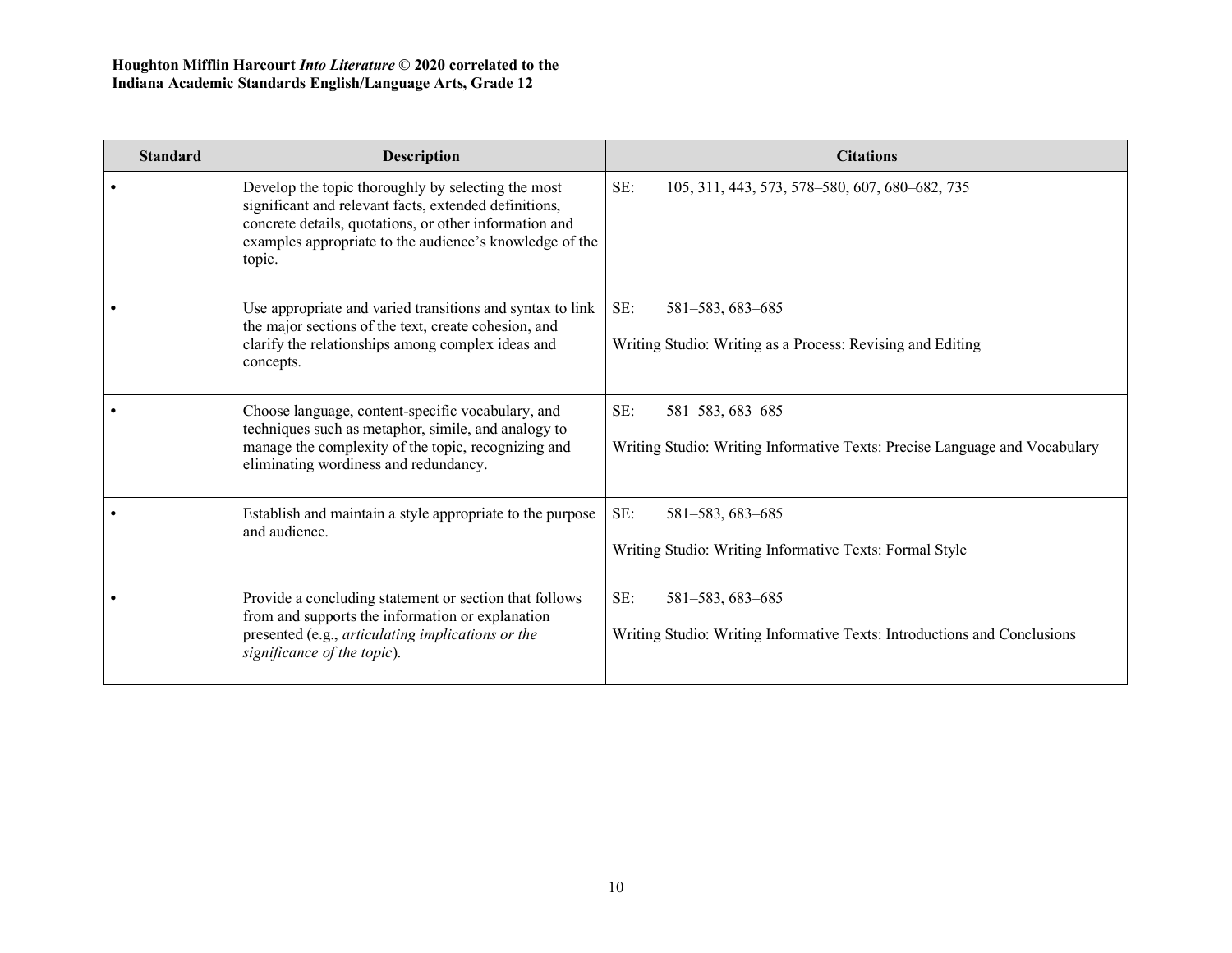| <b>Standard</b>   | <b>Description</b>                                                                                                                                                                                                               |     | <b>Citations</b>                                                    |
|-------------------|----------------------------------------------------------------------------------------------------------------------------------------------------------------------------------------------------------------------------------|-----|---------------------------------------------------------------------|
| <b>Narrative</b>  |                                                                                                                                                                                                                                  |     |                                                                     |
| $11 - 12. W. 3.3$ | Write narrative compositions in a variety of forms that -                                                                                                                                                                        |     |                                                                     |
|                   | Engage and orient the reader by setting out a problem,<br>situation, or observation and its significance,<br>establishing one or multiple point(s) of view, and<br>introducing a narrator and/or characters.                     | SE: | 41, 61, 79, 93, 128-130, 279, 417, 480-482, 531, 613, 639, 709, 753 |
|                   | Create a smooth progression of experiences or events.                                                                                                                                                                            | SE: | 93, 128-130, 279, 480-482, 613                                      |
|                   | Use narrative techniques, such as dialogue, pacing,<br>description, reflection, and multiple plot lines, to<br>develop experiences, events, and/or characters.                                                                   | SE: | 41, 61, 79, 93, 128-130, 279, 417, 480-482, 531, 613, 639, 709, 753 |
|                   | Use a variety of techniques to sequence events so that<br>they build on one another to create a coherent whole and<br>build toward a particular tone and outcome (e.g., a sense<br>of mystery, suspense, growth, or resolution). | SE: | 41, 61, 79, 93, 128–130, 279, 417, 480–482, 531, 613, 639, 709, 753 |
|                   | Use precise words and phrases, telling details, and<br>sensory language to convey a vivid picture of the<br>experiences, events, setting, and/or characters.                                                                     | SE: | 132-134, 279, 484-486, 531, 613, 639                                |
|                   | Provide an ending that follows from and reflects on what<br>is experienced, observed, or resolved over the course of<br>the narrative.                                                                                           | SE: | 41, 61, 132-134, 484-486                                            |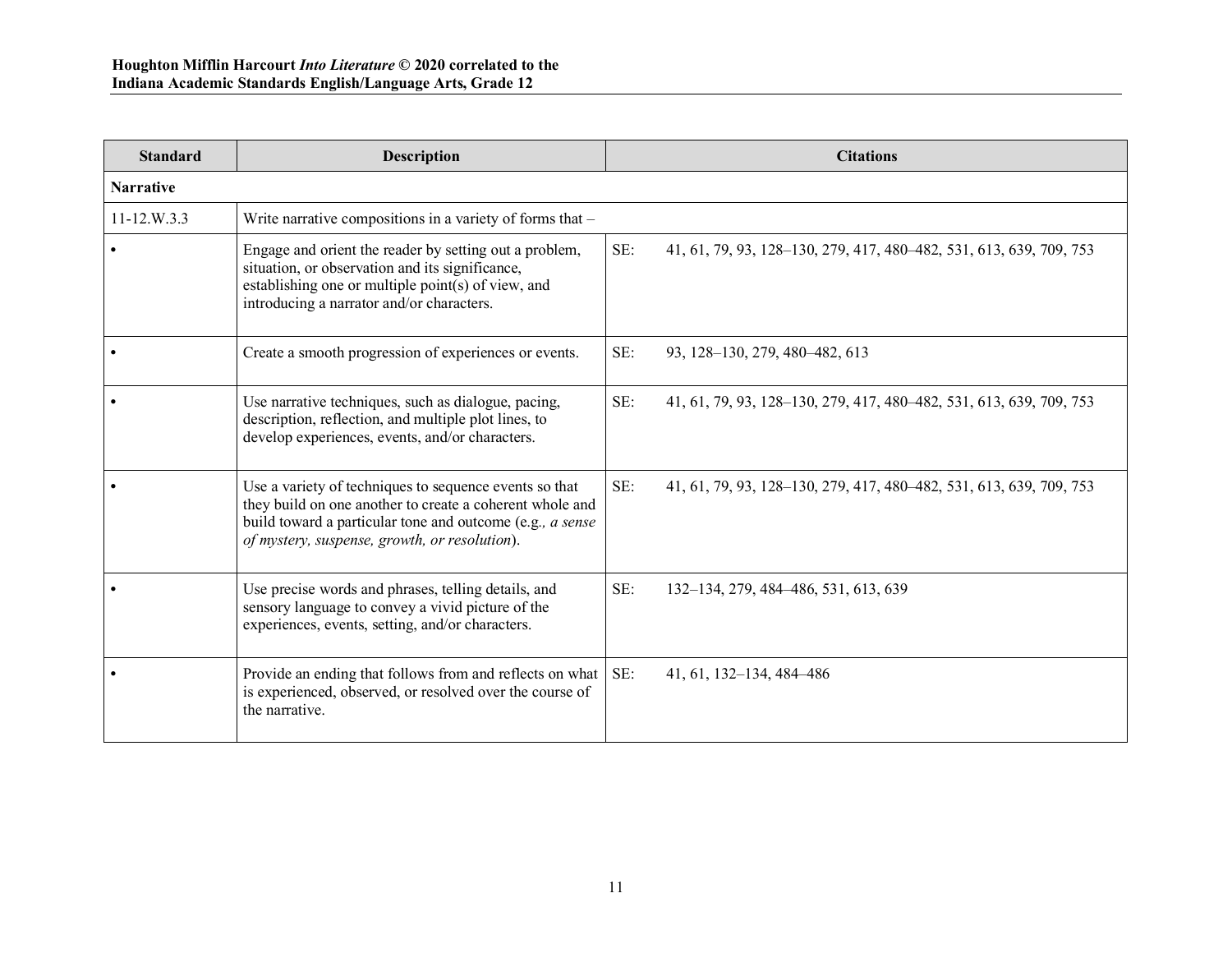| <b>Standard</b>                                                                                                                 | <b>Description</b>                                                                                                                                                                                                                                                          | <b>Citations</b>                                                                                                                                                                                                                                                                                    |  |  |
|---------------------------------------------------------------------------------------------------------------------------------|-----------------------------------------------------------------------------------------------------------------------------------------------------------------------------------------------------------------------------------------------------------------------------|-----------------------------------------------------------------------------------------------------------------------------------------------------------------------------------------------------------------------------------------------------------------------------------------------------|--|--|
|                                                                                                                                 | <b>W.4: THE WRITING PROCESS</b><br>Produce coherent and legible documents by planning, drafting, revising, editing, and collaborating with others                                                                                                                           |                                                                                                                                                                                                                                                                                                     |  |  |
| <b>The Writing Process</b>                                                                                                      |                                                                                                                                                                                                                                                                             |                                                                                                                                                                                                                                                                                                     |  |  |
| $11 - 12.W.4$                                                                                                                   | Apply the writing process to $-$                                                                                                                                                                                                                                            |                                                                                                                                                                                                                                                                                                     |  |  |
|                                                                                                                                 | Plan and develop; draft; revise using appropriate<br>reference materials; rewrite; try a new approach,<br>focusing on addressing what is most significant for a<br>specific purpose and audience; and edit to produce and<br>strengthen writing that is clear and coherent. | SE:<br>128-134, 353-358, 480-486, 578-583, 680-685, 792-798<br>Writing Studio: Writing as a Process                                                                                                                                                                                                 |  |  |
|                                                                                                                                 | Use technology to generate, produce, publish, and<br>update individual or shared writing products in response<br>to ongoing feedback, including new arguments or<br>information.                                                                                            | SE:<br>128-134, 353-358, 480-486, 578-583, 680-685, 792-798<br>Writing Studio: Producing and Publishing with Technology                                                                                                                                                                             |  |  |
| <b>W.5: THE RESEARCH PROCESS</b><br>Build knowledge about the research process and the topic under study by conducting research |                                                                                                                                                                                                                                                                             |                                                                                                                                                                                                                                                                                                     |  |  |
| Finding, Assessing, Synthesizing, and Reporting Information                                                                     |                                                                                                                                                                                                                                                                             |                                                                                                                                                                                                                                                                                                     |  |  |
| $11 - 12.W.5$                                                                                                                   | Conduct short as well as more sustained research<br>assignments and tasks to build knowledge about the<br>research process and the topic under study.                                                                                                                       | SE:<br>3, 20, 40, 60, 78, 92, 104, 122, 141, 272, 278, 290, 302, 310, 320, 330,<br>344, 349, 363, 376, 392, 402, 416, 430, 431, 442, 458, 472, 473, 477,<br>493, 510, 518, 530, 542, 556, 572, 589, 606, 612, 624, 638, 650, 662,<br>674, 680–686, 693, 708, 720, 734, 752, 764, 774, 784, 789, 793 |  |  |
|                                                                                                                                 | Formulate an inquiry question, and refine and narrow the<br>focus as research evolves.                                                                                                                                                                                      | SE:<br>92, 680-681, 789                                                                                                                                                                                                                                                                             |  |  |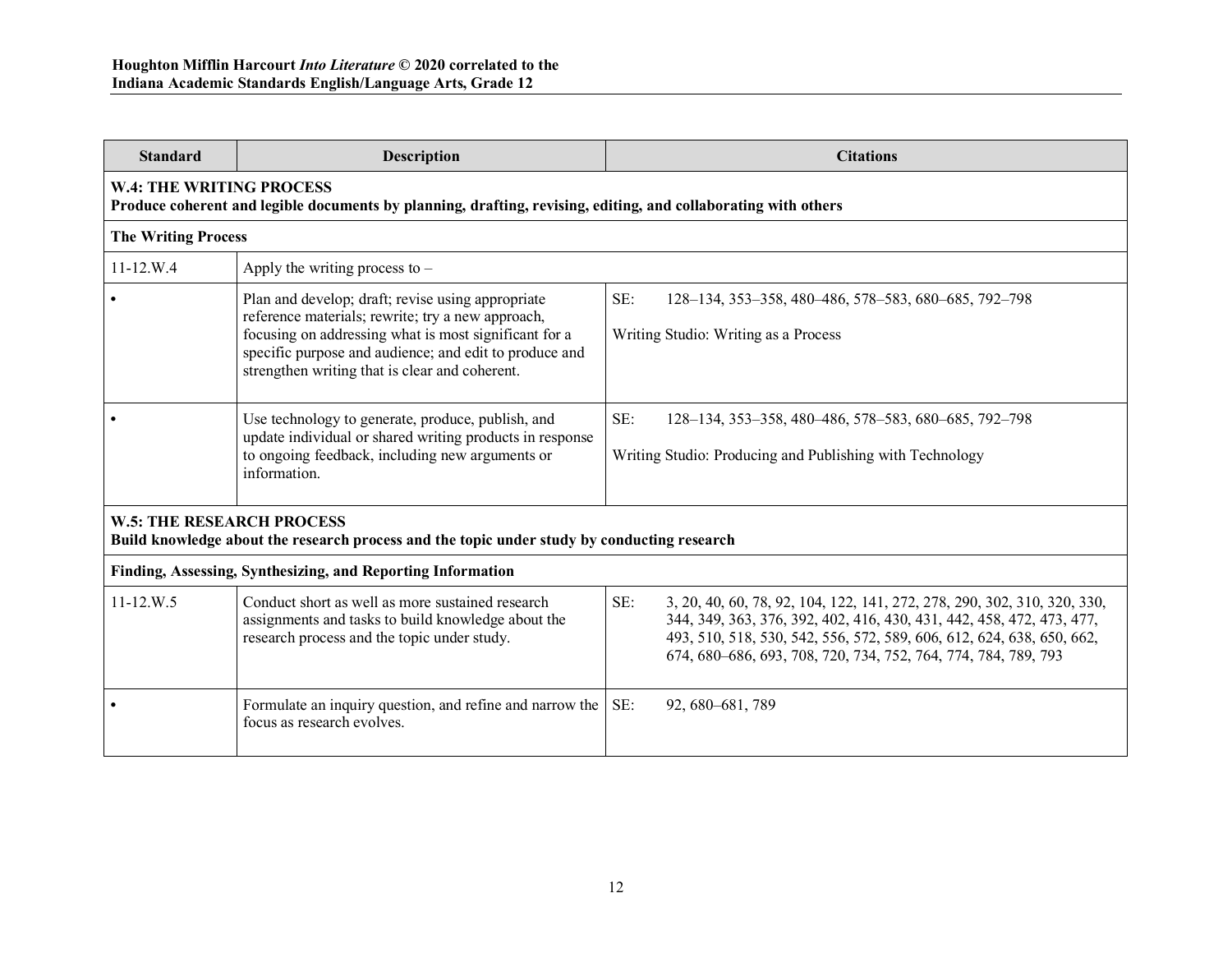| <b>Standard</b>                                                                                    | <b>Description</b>                                                                                                                         |     | <b>Citations</b>                                                                                                                                                                                                                                                 |
|----------------------------------------------------------------------------------------------------|--------------------------------------------------------------------------------------------------------------------------------------------|-----|------------------------------------------------------------------------------------------------------------------------------------------------------------------------------------------------------------------------------------------------------------------|
|                                                                                                    | Gather relevant information from multiple types of<br>authoritative sources, using advanced searches<br>effectively, and annotate sources. | SE: | 20, 40, 60, 78, 92, 104, 122, 272, 278, 290, 302, 310, 320, 330, 344, 349,<br>376, 392, 402, 416, 430, 431, 442, 458, 472, 473, 477, 510, 518, 530,<br>542, 556, 572, 606, 612, 624, 638, 650, 662, 674, 680–686, 708, 720,<br>734, 752, 764, 774, 784, 789, 793 |
|                                                                                                    | Assess the strengths and limitations of each source in<br>terms of the task, purpose, and audience.                                        | SE: | 20, 40, 60, 78, 92, 104, 122, 272, 278, 290, 302, 310, 320, 330, 344, 349,<br>376, 392, 402, 416, 430, 431, 442, 458, 472, 473, 477, 510, 518, 530,<br>542, 556, 572, 606, 612, 624, 638, 650, 662, 674, 680-686, 708, 720,<br>734, 752, 764, 774, 784, 789, 793 |
|                                                                                                    | Synthesize and integrate information into the text<br>selectively to maintain the flow of ideas.                                           | SE: | 680-686                                                                                                                                                                                                                                                          |
|                                                                                                    | Avoid plagiarism and overreliance on any one source<br>and follow a standard format (e.g., MLA, APA) for<br>citation.                      |     | CT: Writing Studio: Using Textual Evidence: Attribution                                                                                                                                                                                                          |
|                                                                                                    | Present information, choosing from a variety of formats.                                                                                   | SE: | 345, 349, 431, 473, 477, 612, 687-688, 789                                                                                                                                                                                                                       |
| W.6: CONVENTIONS OF STANDARD ENGLISH<br>Demonstrate command of the conventions of standard English |                                                                                                                                            |     |                                                                                                                                                                                                                                                                  |
| <b>Grammar and Usage</b>                                                                           |                                                                                                                                            |     |                                                                                                                                                                                                                                                                  |
| $11-12.W.11-12.1$                                                                                  | Demonstrate command of English grammar and usage, focusing on:                                                                             |     |                                                                                                                                                                                                                                                                  |
| $11-12.W.11-12.1a$                                                                                 | Pronouns-                                                                                                                                  |     |                                                                                                                                                                                                                                                                  |
|                                                                                                    | Students are expected to build upon and continue applying conventions learned previously.                                                  |     |                                                                                                                                                                                                                                                                  |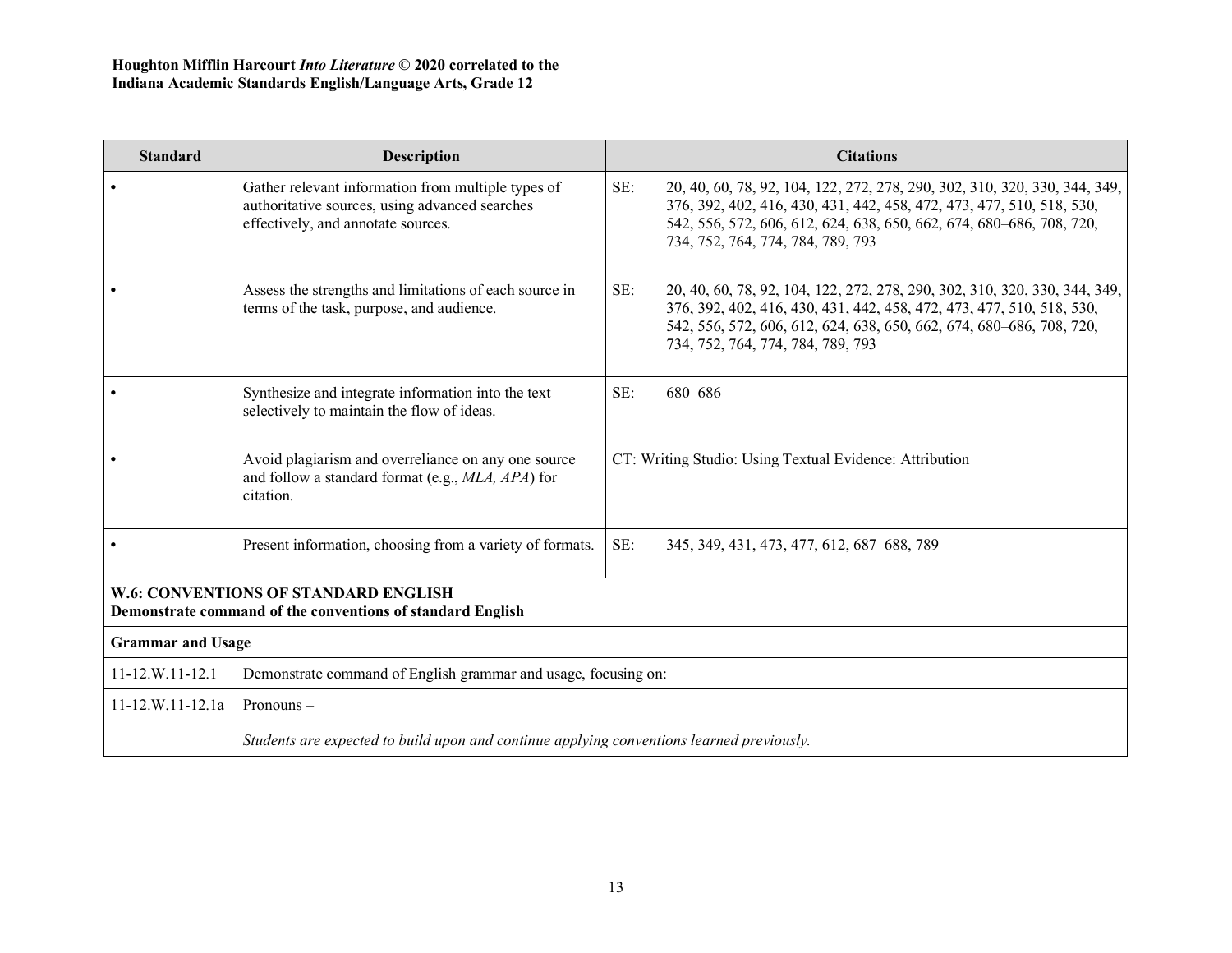| <b>Standard</b>                                  | <b>Description</b>                                                                                                | <b>Citations</b> |  |
|--------------------------------------------------|-------------------------------------------------------------------------------------------------------------------|------------------|--|
| $11 - 12$ , W, $11 - 12$ , $1b$                  | $Verbs -$                                                                                                         |                  |  |
|                                                  | Students are expected to build upon and continue applying conventions learned previously.                         |                  |  |
| $11 - 12. W. 11 - 12.1c$                         | Adjectives and Adverbs -                                                                                          |                  |  |
|                                                  | Students are expected to build upon and continue applying conventions learned previously.                         |                  |  |
| $11-12.W.11-12.1d$                               | Phrases and Clauses -                                                                                             |                  |  |
|                                                  | Students are expected to build upon and continue applying conventions learned previously.                         |                  |  |
| 11-12.W.11-12.1e                                 | $Usage -$                                                                                                         |                  |  |
|                                                  | Students are expected to build upon and continue applying conventions learned previously.                         |                  |  |
| <b>Capitalization, Punctuation, and Spelling</b> |                                                                                                                   |                  |  |
| 11-12.W.11-12.2                                  | Demonstrate command of the conventions of standard English capitalization, punctuation, and spelling focusing on: |                  |  |
| 11-12.W.11-12.2a                                 | Capitalization-                                                                                                   |                  |  |
|                                                  | Students are expected to build upon and continue applying conventions learned previously                          |                  |  |
| 11-12.W.11-12.2b                                 | Punctuation $-$                                                                                                   |                  |  |
|                                                  | Students are expected to build upon and continue applying conventions learned previously                          |                  |  |
| 11-12.W.11-12.2c                                 | $S$ pelling $-$                                                                                                   |                  |  |
|                                                  | Students are expected to build upon and continue applying conventions learned previously.                         |                  |  |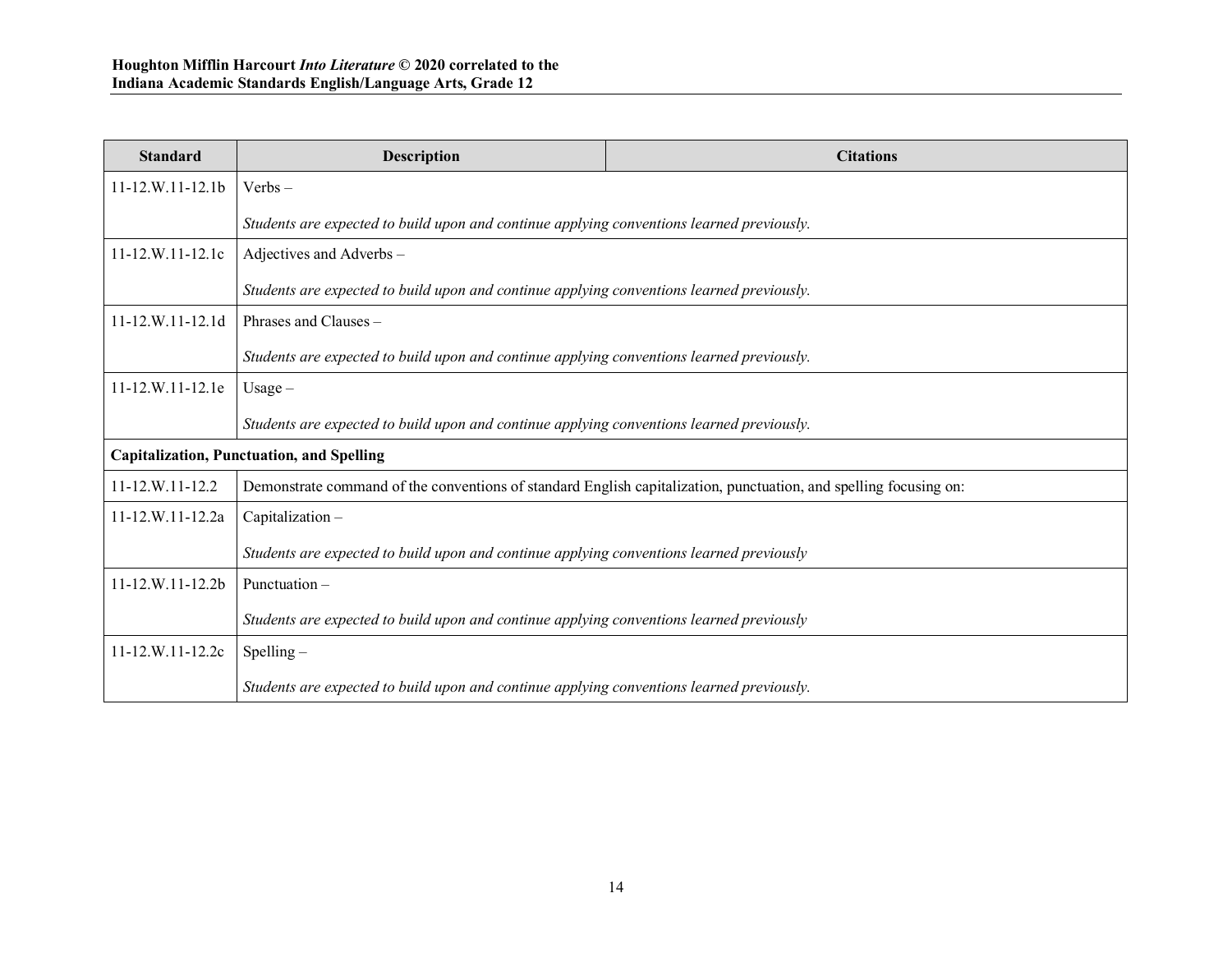| <b>Standard</b>                                                                                                                                        | Description                                                                                                                                                                                                                                                         | <b>Citations</b>                                                                                                                                                                                                                                                                                                                                                                                                        |  |  |
|--------------------------------------------------------------------------------------------------------------------------------------------------------|---------------------------------------------------------------------------------------------------------------------------------------------------------------------------------------------------------------------------------------------------------------------|-------------------------------------------------------------------------------------------------------------------------------------------------------------------------------------------------------------------------------------------------------------------------------------------------------------------------------------------------------------------------------------------------------------------------|--|--|
|                                                                                                                                                        | <b>Speaking and Listening</b>                                                                                                                                                                                                                                       |                                                                                                                                                                                                                                                                                                                                                                                                                         |  |  |
| SL.1: LEARNING OUTCOME FOR SPEAKING AND LISTENING<br>Refine and apply effective communication skills through speaking and active listening             |                                                                                                                                                                                                                                                                     |                                                                                                                                                                                                                                                                                                                                                                                                                         |  |  |
| <b>Learning Outcome</b>                                                                                                                                |                                                                                                                                                                                                                                                                     |                                                                                                                                                                                                                                                                                                                                                                                                                         |  |  |
| $11 - 12$ .SL.1                                                                                                                                        | Listen actively and adjust the use of spoken language<br>(e.g., conventions, style, vocabulary) to communicate<br>effectively with a variety of audiences and for different<br>purposes.                                                                            | SE:<br>15, 39, 47, 87, 129, 139–140, 155, 215–216, 281, 301, 314, 361, 378, 379,<br>381, 521, 525<br>Speaking and Listening Studio: Participating in Collaborative Discussions:<br>Listening and Responding                                                                                                                                                                                                             |  |  |
| <b>SL.2: DISCUSSION AND COLLABORATION</b><br>Refine and apply reciprocal communication skills by participating in a range of collaborative discussions |                                                                                                                                                                                                                                                                     |                                                                                                                                                                                                                                                                                                                                                                                                                         |  |  |
| <b>Discussion and Collaboration</b>                                                                                                                    |                                                                                                                                                                                                                                                                     |                                                                                                                                                                                                                                                                                                                                                                                                                         |  |  |
| $11-12$ .SL.2.1                                                                                                                                        | Initiate and participate effectively in a range of<br>collaborative discussions (one-on-one, in groups, and<br>teacher-led) on grade-appropriate topics, texts, and<br>issues, building on others' ideas and expressing personal<br>ideas clearly and persuasively. | SE:<br>57, 87, 103, 167, 193, 203, 255, 265, 293, 301, 329, 379, 432, 448, 466,<br>481, 497<br>Speaking and Listening Studio: Participating in Collaborative Discussions:<br>Listening and Responding                                                                                                                                                                                                                   |  |  |
| 11-12.SL.2.2                                                                                                                                           | Stimulate a thoughtful, well-reasoned debate and<br>exchange of ideas by referring to specific evidence from<br>materials under study and additional research and<br>resources.                                                                                     | SE:<br>29, 60, 61, 63, 103, 113, 128, 131, 167, 193, 203, 204, 207, 254, 255, 264,<br>265, 293, 301, 302, 305, 329, 360, 370, 371, 379, 380, 383, 218, 432,<br>448, 466, 481, 497, 521, 524–525, 527<br>Speaking and Listening Studio: Participating in Collaborative Discussions:<br>Preparing for Discussion<br>Speaking and Listening Studio: Participating in Collaborative Discussions:<br>Speaking Constructively |  |  |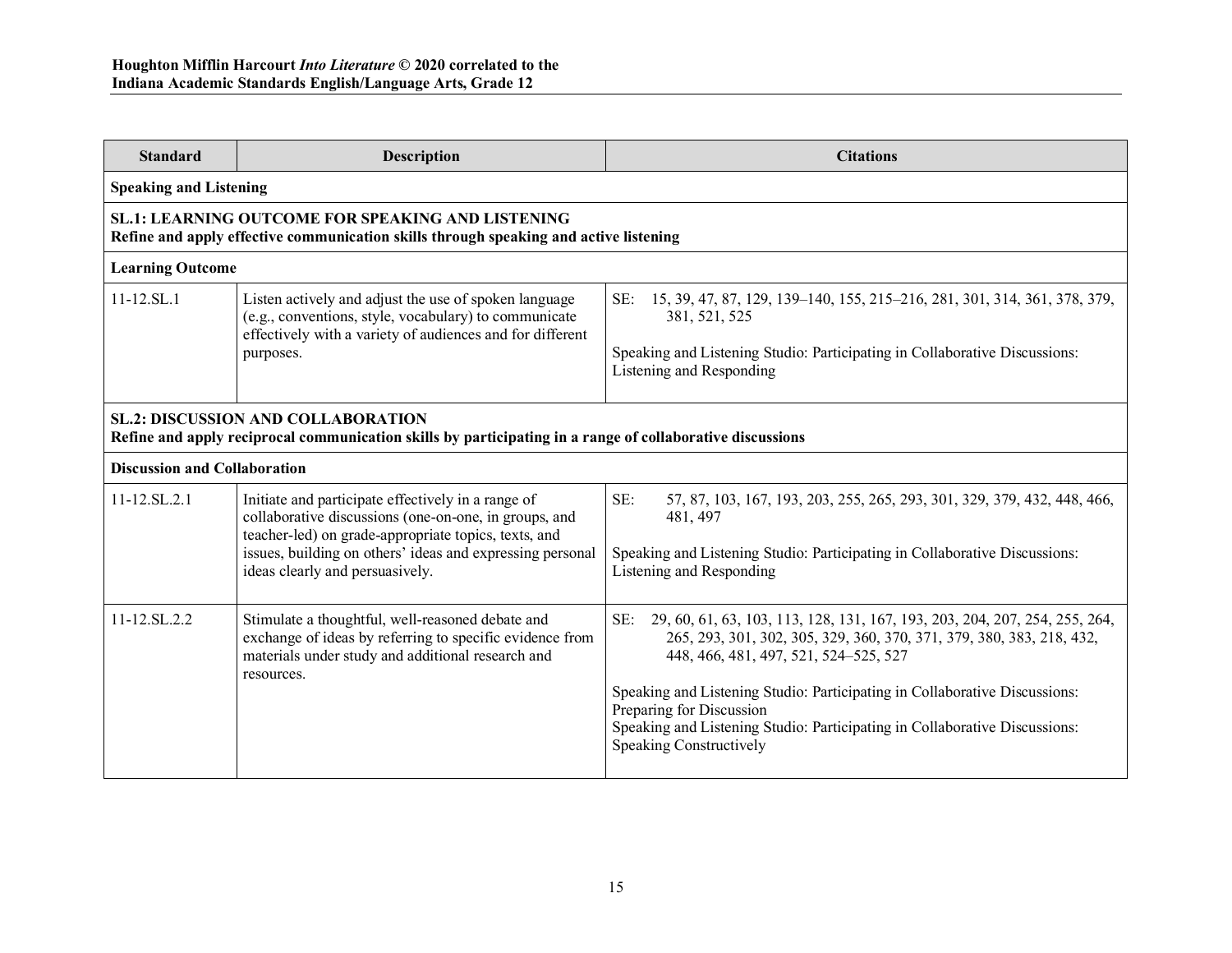| <b>Standard</b>                                                                                                    | <b>Description</b>                                                                                                                                                                                                                                                                  | <b>Citations</b>                                                                                                                                                                                                                                                                                                   |  |
|--------------------------------------------------------------------------------------------------------------------|-------------------------------------------------------------------------------------------------------------------------------------------------------------------------------------------------------------------------------------------------------------------------------------|--------------------------------------------------------------------------------------------------------------------------------------------------------------------------------------------------------------------------------------------------------------------------------------------------------------------|--|
| $11 - 12$ SL $2.3$                                                                                                 | Work with peers to promote collegial discussions and<br>decision-making, set clear goals and deadlines, and<br>establish individual roles as needed.                                                                                                                                | SE:<br>40, 78, 79, 105, 109, 123, 198, 273, 291, 310, 321, 323, 377, 393, 403,<br>417, 447, 459, 511, 531, 543, 573, 639, 651, 663, 735, 785                                                                                                                                                                       |  |
| 11-12.SL.2.4                                                                                                       | Propel conversations by posing and responding to<br>questions that probe reasoning and evidence; ensure a<br>hearing for a full range of positions on a topic or issue;<br>clarify, verify, or challenge ideas and conclusions; and<br>promote divergent and creative perspectives. | SE:<br>40, 78, 79, 105, 109, 123, 198, 273, 291, 310, 321, 323, 377, 393, 403,<br>417, 447, 459, 511, 531, 543, 573, 639, 651, 663, 735, 785                                                                                                                                                                       |  |
| 11-12.SL.2.5                                                                                                       | Conduct debate and discussion to allow all views to be<br>presented; allow for a dissenting view, in addition to<br>group compromise; and determine what additional<br>information or research is required to deepen the<br>investigation or complete the task.                     | SE:<br>57, 87, 103, 167, 193, 203, 255, 265, 293, 301, 329, 379, 432, 448, 466,<br>481, 497<br>Speaking and Listening Studio: Participating in Collaborative Discussions:<br>Listening and Responding<br>Speaking and Listening Studio: Participating in Collaborative Discussions:<br>Wrapping Up Your Discussion |  |
| <b>SL.3: COMPREHENSION</b><br>Refine and apply active listening and interpretation skills using various strategies |                                                                                                                                                                                                                                                                                     |                                                                                                                                                                                                                                                                                                                    |  |
| Comprehension                                                                                                      |                                                                                                                                                                                                                                                                                     |                                                                                                                                                                                                                                                                                                                    |  |
| $11 - 12$ .SL.3.1                                                                                                  | Integrate multiple sources of information presented in                                                                                                                                                                                                                              | SE:<br>345, 349, 431, 473, 607, 775, 799-800                                                                                                                                                                                                                                                                       |  |

| $11 - 12.5L.3.1$ | Integrate multiple sources of information presented in            | -SE: | $345, 349, 431, 473, 607, 775, 799 - 800$ |
|------------------|-------------------------------------------------------------------|------|-------------------------------------------|
|                  | diverse media and formats (e.g., <i>visually, quantitatively,</i> |      |                                           |
|                  | <i>orally</i> ) in order to make informed decisions and solve     |      |                                           |
|                  | problems, evaluating the credibility and accuracy of each         |      |                                           |
|                  | source and noting any discrepancies among the data.               |      |                                           |
|                  |                                                                   |      |                                           |
|                  |                                                                   |      |                                           |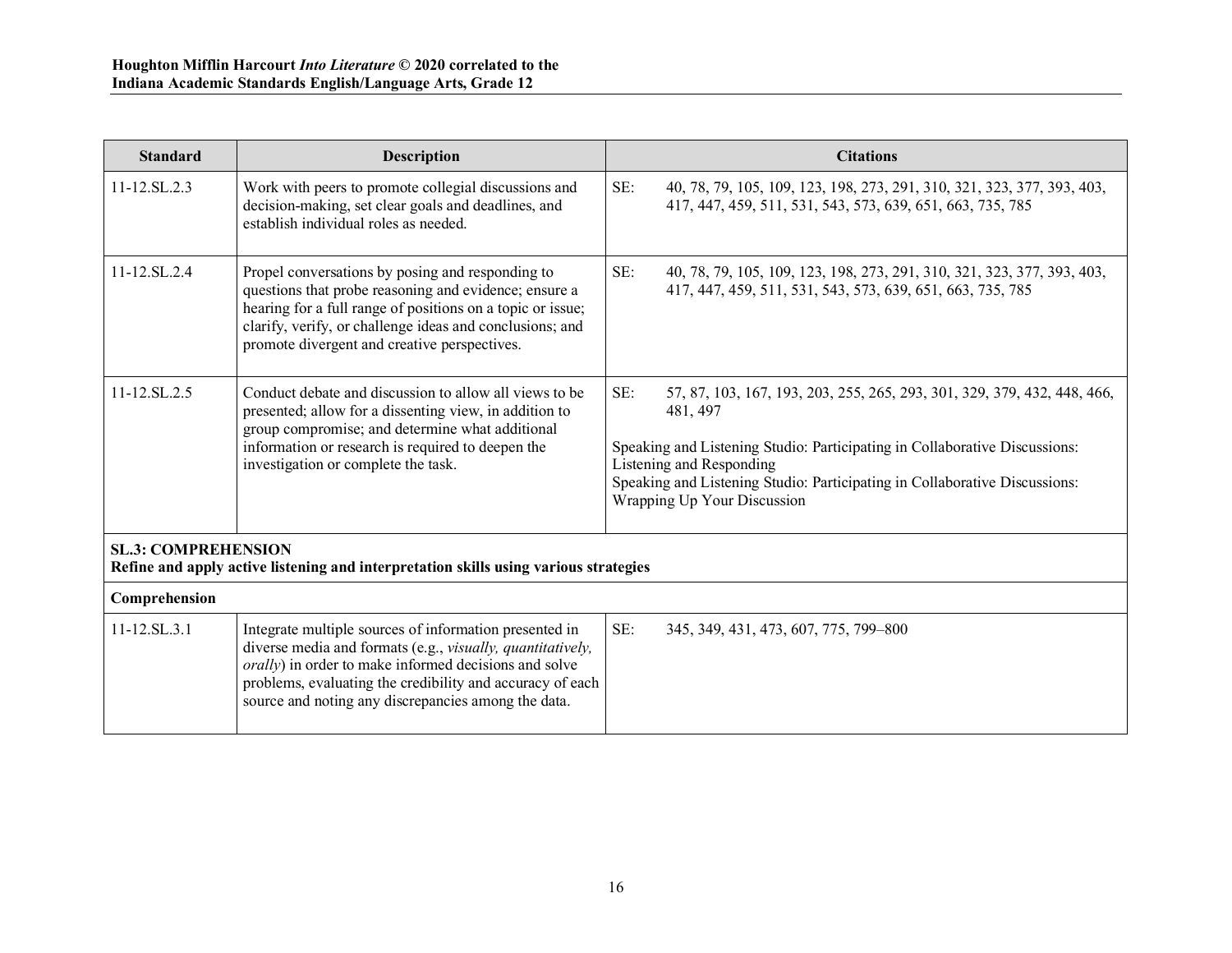| <b>Standard</b>                                                                                                                                  | <b>Description</b>                                                                                                                                                                                                                                                                                                                                                     |     | <b>Citations</b>                                                                                                                                            |
|--------------------------------------------------------------------------------------------------------------------------------------------------|------------------------------------------------------------------------------------------------------------------------------------------------------------------------------------------------------------------------------------------------------------------------------------------------------------------------------------------------------------------------|-----|-------------------------------------------------------------------------------------------------------------------------------------------------------------|
| $11 - 12$ .SL.3.2                                                                                                                                | Evaluate a speaker's point of view, reasoning, and use of<br>evidence and rhetoric, assessing the stance, premises,<br>links among ideas, word choice, points of emphasis, and<br>tone used.                                                                                                                                                                           | SE: | 303, 431, 487-488, 557, 607, 687-688, 709, 765, 775, 799-800                                                                                                |
| <b>SL.4: PRESENTATION OF KNOWLEDGE AND IDEAS</b><br>Refine and apply speaking skills to communicate ideas effectively in a variety of situations |                                                                                                                                                                                                                                                                                                                                                                        |     |                                                                                                                                                             |
| <b>Presentation of Knowledge and Ideas</b>                                                                                                       |                                                                                                                                                                                                                                                                                                                                                                        |     |                                                                                                                                                             |
| $11 - 12.SL.4.1$                                                                                                                                 | Present information, findings, and supporting evidence,<br>conveying a clear and distinct perspective, such that<br>listeners can follow the line of reasoning, alternative or<br>opposing perspectives are addressed, and the<br>organization, development, substance, and style are<br>appropriate to purpose, audience, and a range of formal<br>and informal tasks | SE: | 109, 125, 135–136, 198, 248, 279, 311, 323, 331, 349, 443, 447, 473,<br>487-488, 559, 575, 607, 613, 665, 675, 677, 687-688, 721, 765, 767,<br>775, 799-800 |
| $11 - 12$ SL $4.2$                                                                                                                               | Create engaging presentations that make strategic and<br>creative use of digital media (e.g., textual, graphical,<br>audio, visual, and interactive elements) to add interest<br>and enhance understanding of findings, reasoning, and<br>evidence.                                                                                                                    | SE: | 135–136, 279, 607, 687–688                                                                                                                                  |
| 11-12.SL.4.3                                                                                                                                     | Students are expected to build upon and continue applying concepts learned previously.                                                                                                                                                                                                                                                                                 |     |                                                                                                                                                             |